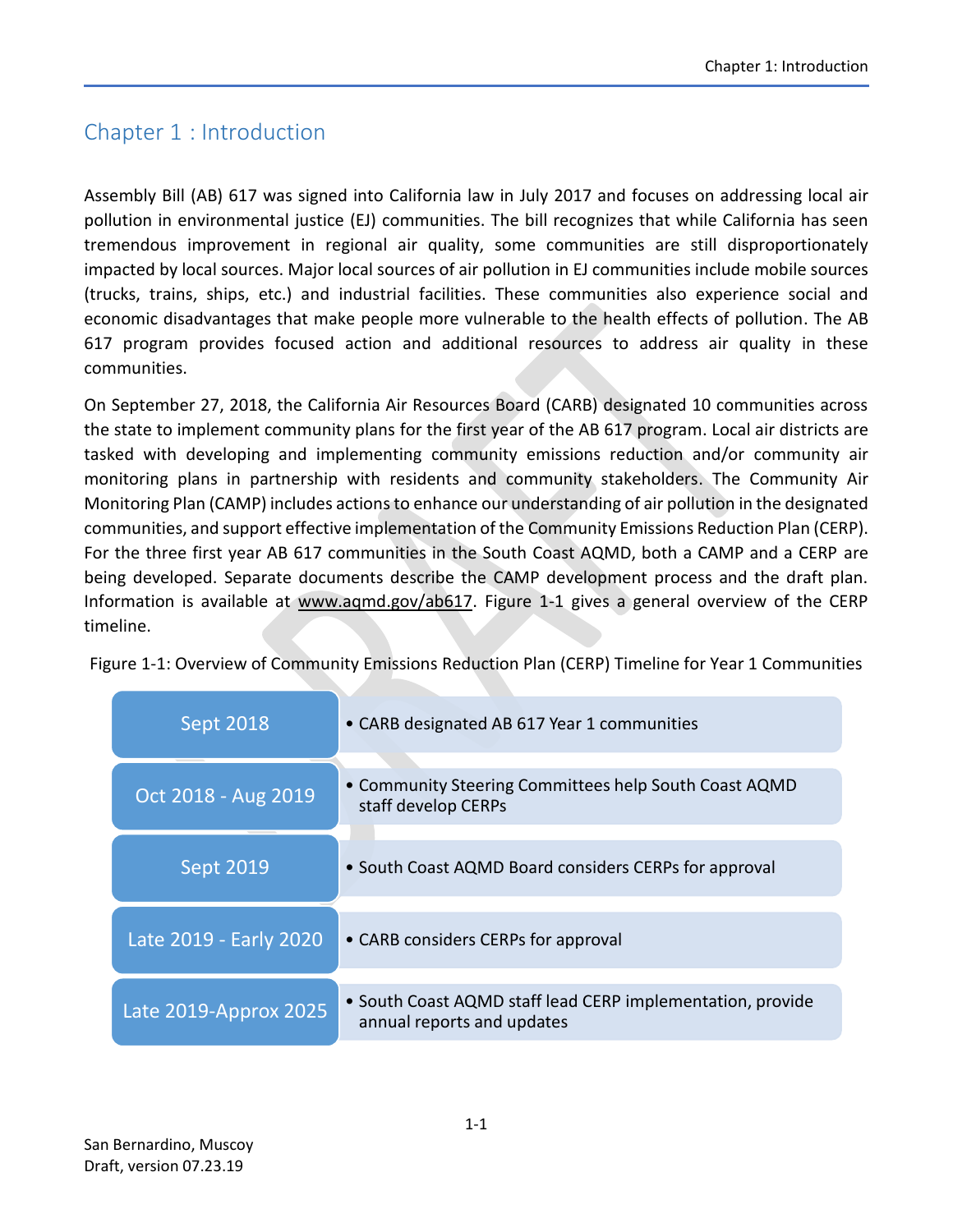#### Purpose of the Community Emissions Reduction Plan (CERP)

The CERP is a plan for achieving air pollution emission and exposure reductions within the San Bernardino, Muscoy community, and is tailored to address this community's air quality priorities. The CERP includes actions to reduce emissions and/or exposures, an implementation schedule, an enforcement plan, a description of the process and outreach conducted to develop the CERP, as well as additional elements that are relevant to developing an effective CERP. Community partnership and engagement have been crucial throughout the process.

Because the work to implement the CERP and CAMP is dynamic, certain action items have been written with built-in flexibility to allow adjustments as new information becomes available. South Coast AQMD staff is committed to working with Community Steering Committee (CSC) members to evaluate ongoing actions and progress.

#### CERP Development Process and Emphasis on Community Input

Community engagement and input to inform both the process and the actions in the CERP have been a primary element of the AB 617 program. The San Bernardino, Muscoy CSC, working with the South Coast AQMD staff, are seeking to address the community's air quality priorities through development and implementation of this CERP. In addition to public meetings, numerous conversations and communications among committee members, South Coast AQMD staff, individuals and small groups occurred to ensure that community voices were an integral part of the plan. Chapter 2 describes the CSC process and the outreach that was conducted. Throughout the process, information exchanges between all parties, including feedback and input from committee members and members of the public ensured transparency and engagement. Numerous adjustments to consolidate and incorporate feedback were made and South Coast AQMD staff continuously aims to improve community engagement on air quality issues.

#### About this Community

This community includes major portions of the City of San Bernardino and all of the unincorporated community of Muscoy, both of which are located in San Bernardino County [\(Figure 1-2\)](#page-2-0).

More than 90,000 people live within the San Bernardino and Muscoy community (Figure 1-3). Nearly three-quarters of the people living in this community are Latino [\(Figure 1-4\)](#page-3-0). About 13.1% of the residents in this community are African American and 9.3% are White. The population in this community is younger compared to the population in the state of California, with nearly one out of every five people in this community being a child under the age of 10 years, and only 7.0% of the population being adults over the age of 65 years [\(Figure 1-5\)](#page-3-1). These age categories are particularly important because young children and older adults can be more sensitive to the health effects of air pollution.<sup>1</sup>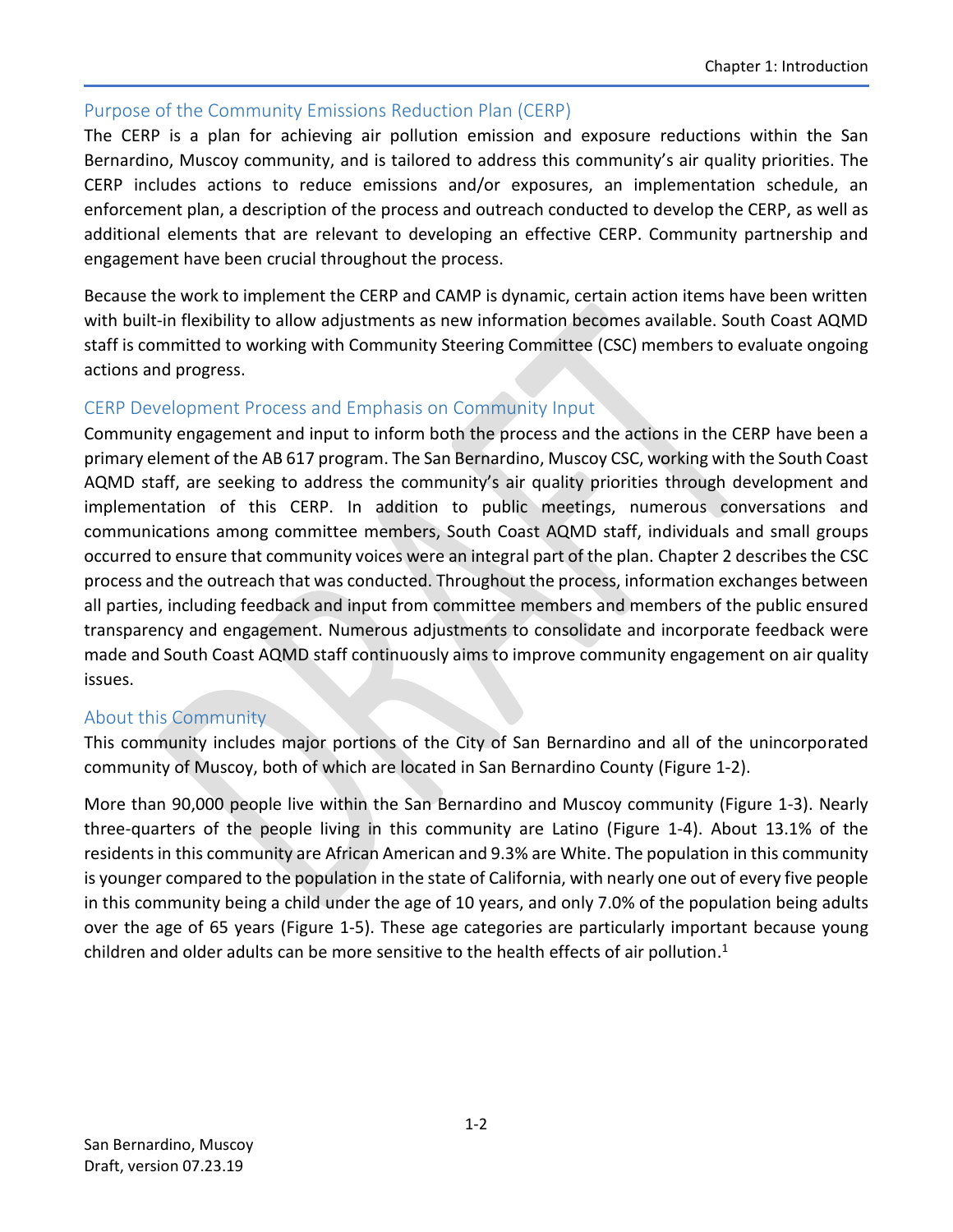<span id="page-2-0"></span>Figure 1-2: Location of the San Bernardino, Muscoy community in the South Coast AQMD jurisdiction



Figure 1-3: Population of San Bernardino, Muscoy community, based on the 2010 Census

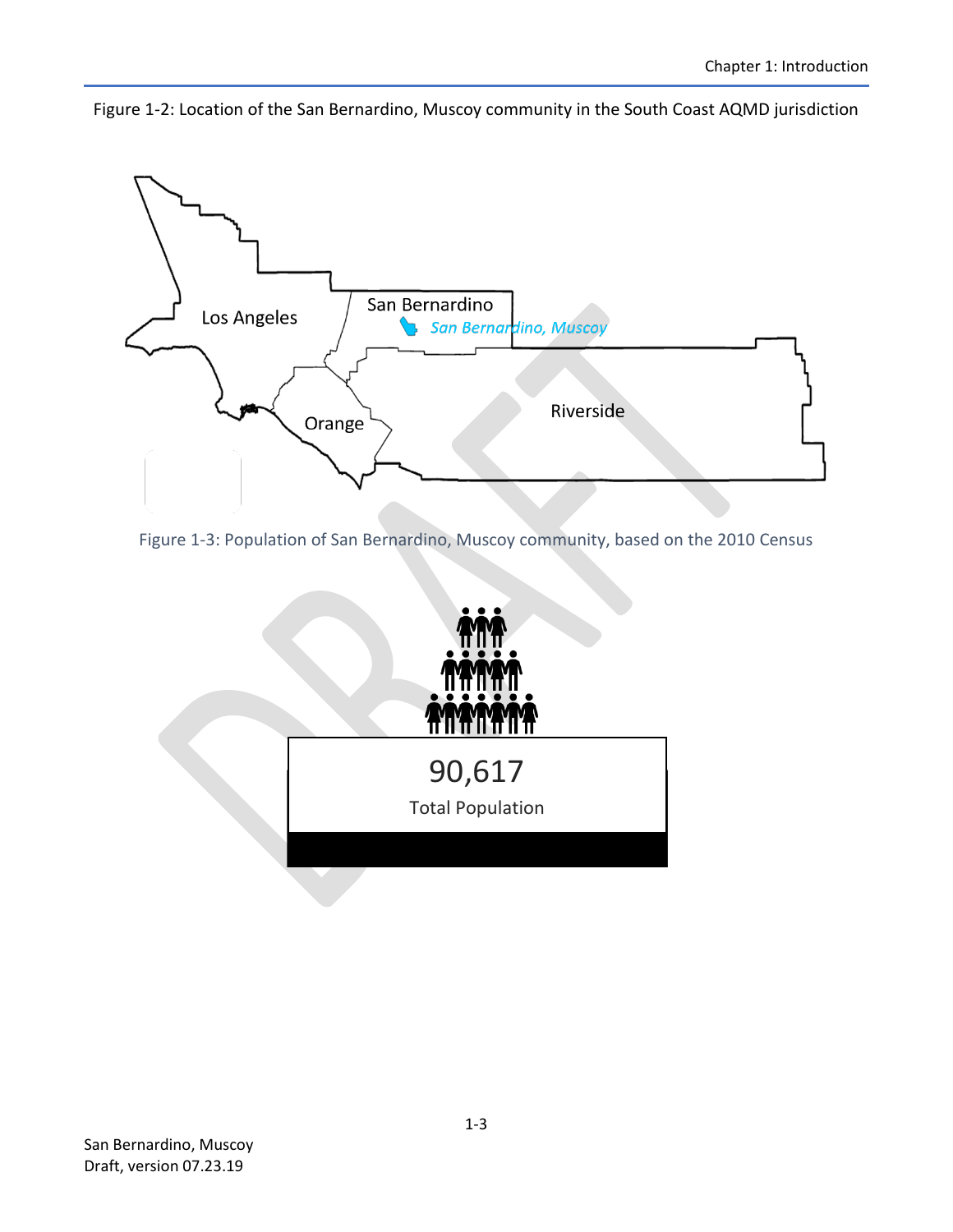#### <span id="page-3-0"></span>Figure 1-4. Population by Race/Ethnicity in San Bernardino, Muscoy and the state of California, based on 2010 Census



<span id="page-3-1"></span>Figure 1-5. Age profile in San Bernardino, Muscoy and the state of California, based on 2010 Census

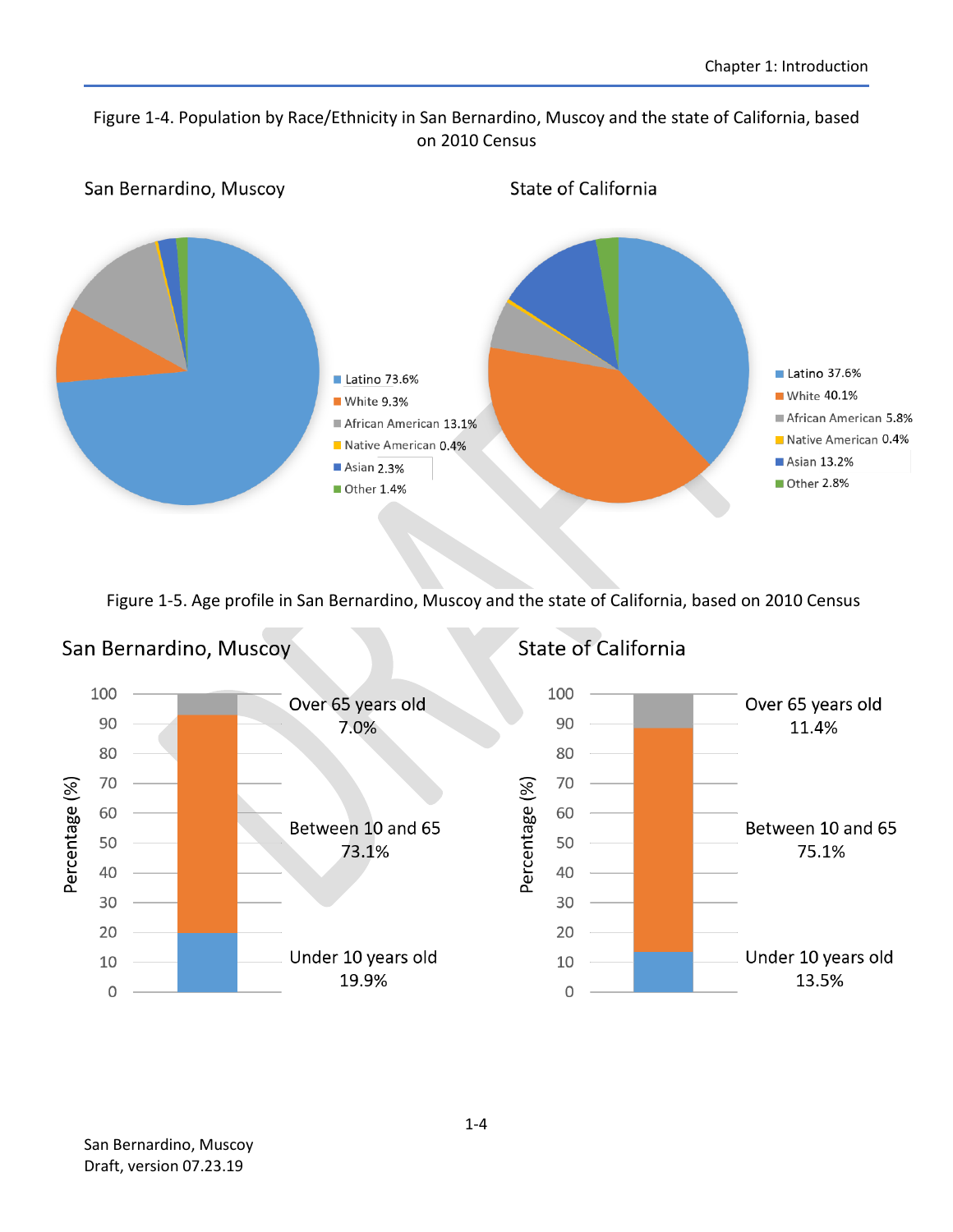While the demographics and geography provide useful information, the members of the community are what make each community unique and distinct. Community members bring intimate familiarity with their community and the air quality concerns that affect their neighborhood. Below are some community voices describing this community.

# **Photo Pending**



*"I have been organizing and working with the youth and this community for over 20 years. When I see the news about the deaths from gun violence I know that isn't the truth. It is air quality that is killing our youth. It's a conversation that is critical to the future of our community, especially the youth, and more importantly health. They can't breathe the air. If we don't work together in this community to solve this issue, all the work we do is for nothing. It is the most urgent need that our community faces." -* Mary Valdemar, Community Steering Committee Member, San Bernardino Valley College

*"I have been a resident in the San Bernardino area for over 20 years and I have seen how resilient my community is. We will fight together to clean our air. La unión hace la fuerza." -* Miguel Rivera, Community Steering Committee Member, Active Resident from Muscoy





*"I grew up as a youth in San Bernardino with asthma and I have stayed in this community, because I think it is a diamond in the rough. I am waiting for its day in the sun and I think air quality is so important to its success." -* Mathew Taylor, Community Steering Committee Member, Active Resident from San Bernardino

*"I love my community because this is where I live. My children and my grandchildren were raised here, my husband works here, and this is where my house is. I have been living here for a long time and together we have walked the streets to help the people who are the most in need. I wish we had cleaner air because there are many people who are getting sick." -* Graciela Regalado, Community Steering Committee Member, Active Resident from San Bernardino

## **Photo Pending**